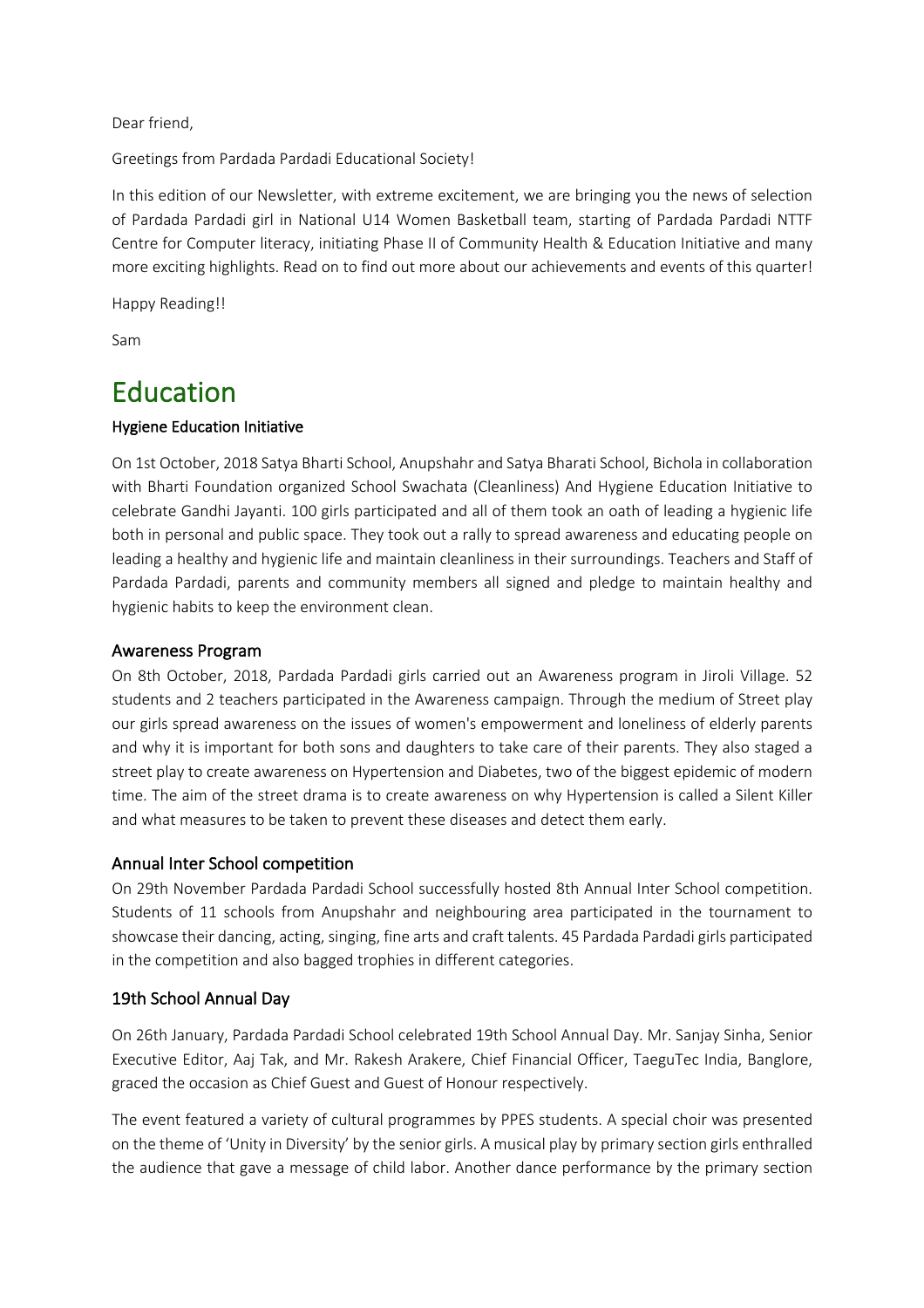too enthralled the audience that gave the message of sanitation and personal hygiene. Senior girls presented a synchronized dance that spoke about increasing sexual assaults and violence against women and girls. Senior girls also presented a musical play 'Gandhi Ji' that summarised Mahatma Gandhi's journey from South Africa to Quit India Movement with non-violence. School achievers were also awarded on the event.

#### International Human Rights Day

On 10th December, International Human Rights Day was observed in Pardada Pardadi School. Through the medium of songs, dance and Theatre, Pardada Pardadi girls interpreted the meaning and importance of Human Rights. The program was also anchored by our talented girls.

### National Girl Child Day

On 24th January, National Girl Child Day is celebrated in Pardada Pardadi School. 294 Pardada Pardadi girls participated in the event. The theme of this National Girl Child Day is "Empowering Girls for a Brighter Tomorrow". Through the medium of dance and two short dramas, our girls presented this year's theme. On this occasion, 'Komal', an animation film by ChildLine India was also shown to them. The film deals with the subject of child sexual abuse sensitively and it was empowering for the girls.

#### Silent Prayer

On 16th February Saturday, a silent prayer was observed at Pardada Pardadi School for the CRPF soldiers martyred in the terrorist attack in Jammu & Kashmir's Pulwama district. Both students and teachers also lit candles to pay homage to the brave hearts, who died for the country.

#### International Women's Day Celebration

On 8th March Pardada Pardadi School celebrated International Women's Day. Fifty girls participated in the cultural show. Through dance, drama and a powerful skit, our girls presented this year's IWD theme #BalanceForBetter.

# Capacity Building of Pardada Pardadi Girls

### The Hour of Code

On 5th December, 25 Pardada Pardadi girls from class 9th to class 12th and 3 former students got an wonderful opportunity to participate in a web based training program "The Hour of Code". This training is designed by Code.org, an US based non-profit working towards educating women, underrepresented minorities and underprivileged students of more than 180 countries in computer science and Information technology. In this training session three schools from the USA, one school from South Africa and from India Pardada Pardadi School participated. This was a unique experience for our girls and they learnt how to do coding and designed a minion game using coding.

#### Visit to HelpAge India

On 7th December, five students from class 5th to class 11th visited HelpAge India. We are thankful to Mathew Cherian ji for facilitating this visit and brief our girls on the devastating Kerala flood and the way it affected the disadvantaged elderly people. This exposure trip was organized to let our girls know about the importance of giving back to society. They learnt how HelpAge India has been working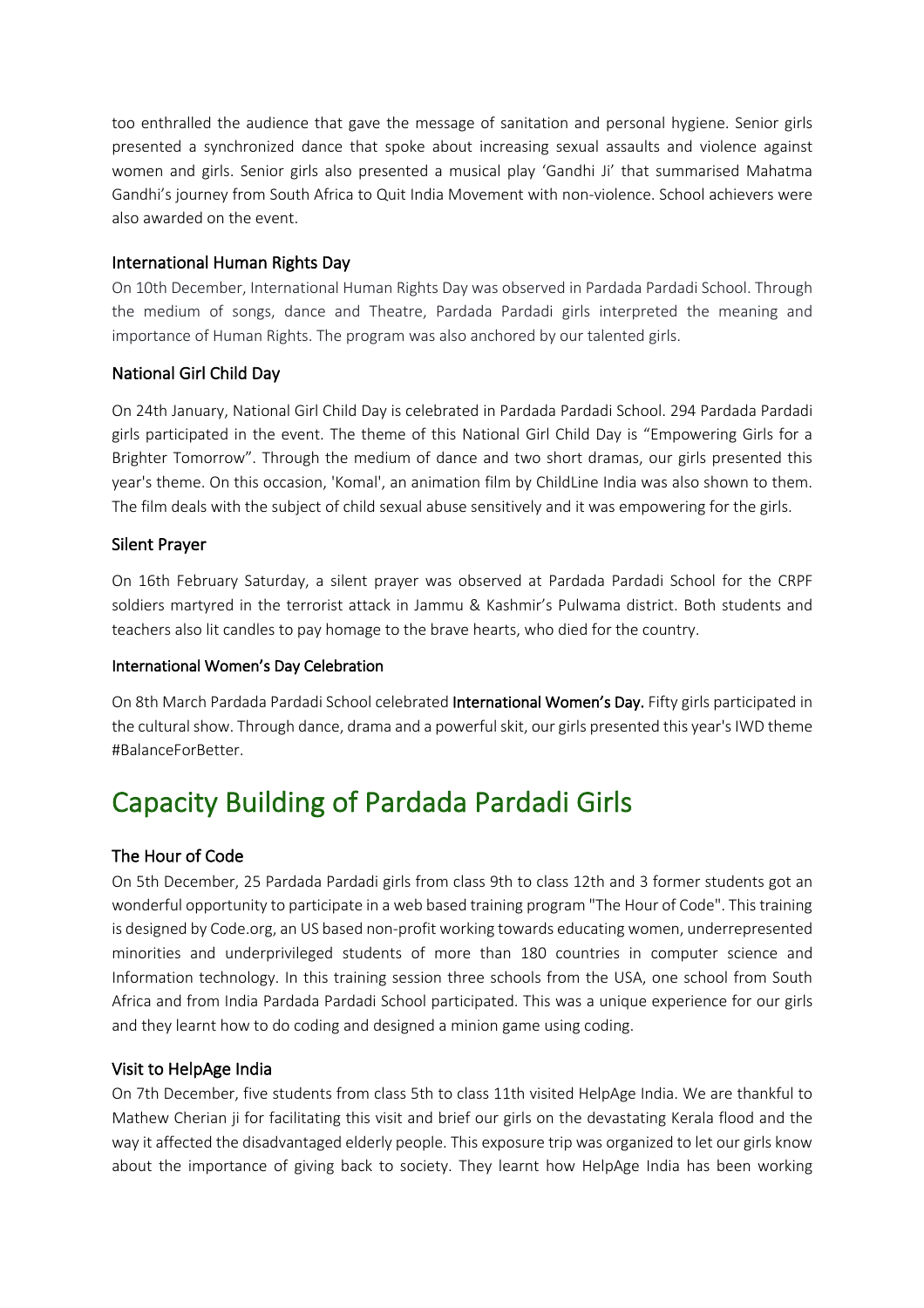towards the betterment of the elderly people of the most vulnerable section. As a step towards giving back to the society our girls handed over a cheque of Rs. 40,000 for the Kerala relief fund that will be used for the rehabilitation of the affected elderly people.

#### Life-Skill workshop for class 11th

Dr V P Singh, is a distinguished professor at Dr. KN Modi University & Kaziranga University, Assam and an ex- advisor at Dev Patanjali. He is also a certified life coach, public speaker and a mentor. We are really honoured that Dr. Singh conducted a special Life-Skill workshop for our girls of class eleventh on 2nd March 2019. In the workshop he shared his own challenges and narrated how he overcame them. He motivated the girls with his unique narrative style and inspired them with anecdotes from his own life. He further stressed on the importance of three letters H (ardwork), R(espect) and D(iscipline), which according to him is the basis of Human Resource Development.

# Visits to School<br>Pardada Pardadi School-the favourite destination

During the month of March and April three schools from the USA visited Pardada Pardadi School as part of their Summer Field trip. On 21st March students of Chatham Hall School, Virginia visited Pardada Pardadi School. On 26th March, students of St Paul Academy and Summit School, Minnesota visited Pardada Pardadi School. On 3rd April students of Mount Madonna School, California, visited Pardada Pardadi School as part of their MAITRI PROJECT to India.

All the visiting students got a taste of Indian culture in the *Mehendi* sessions specially organized for them. They were intrigued by the beautiful mehendi patterns and designs made by our girls.

#### Inauguration of Pardada Pardadi NTTF Center

On 11th February 2019, a computer learning center was inaugurated at Pardada Pardadi School, Anupshahr in collaboration with NTTF, Bangalore (Nettur Technical Training Foundation). The center was inaugurated by Mr. Christopher Raj, Honorable Director of NTTF. Mr. Pari and Mr. Alok Kumar, incharge Learn & Earn program, NTTF also graced the occasion with their presence. Mr. Deendayalan, Mr. Satyendra Sharma and Mrs. Sumita Sharma, friends of Pardada Pardadi also graced the inauguration event.

The Center will offer NTTF certified six months Certificate Program in Computer Applications (CPCA), and it will cater to the growing demands of the rural girls living in the remote part of Anupshahr. Any 12th pass out girls between the age of 17 and 24 can apply for the course. This six months course will give a technical mileage to the rural girls who can't move out of their villages to pursue higher studies for various reasons.

### Construction of Two New Classrooms

On 13th December, 2018 two new classrooms were inaugurated for the students of class two, catering to the needs of 71 students. Now students enjoy their beautifully decorated classrooms, and it made learning experiences a lot happier for them.

# Sports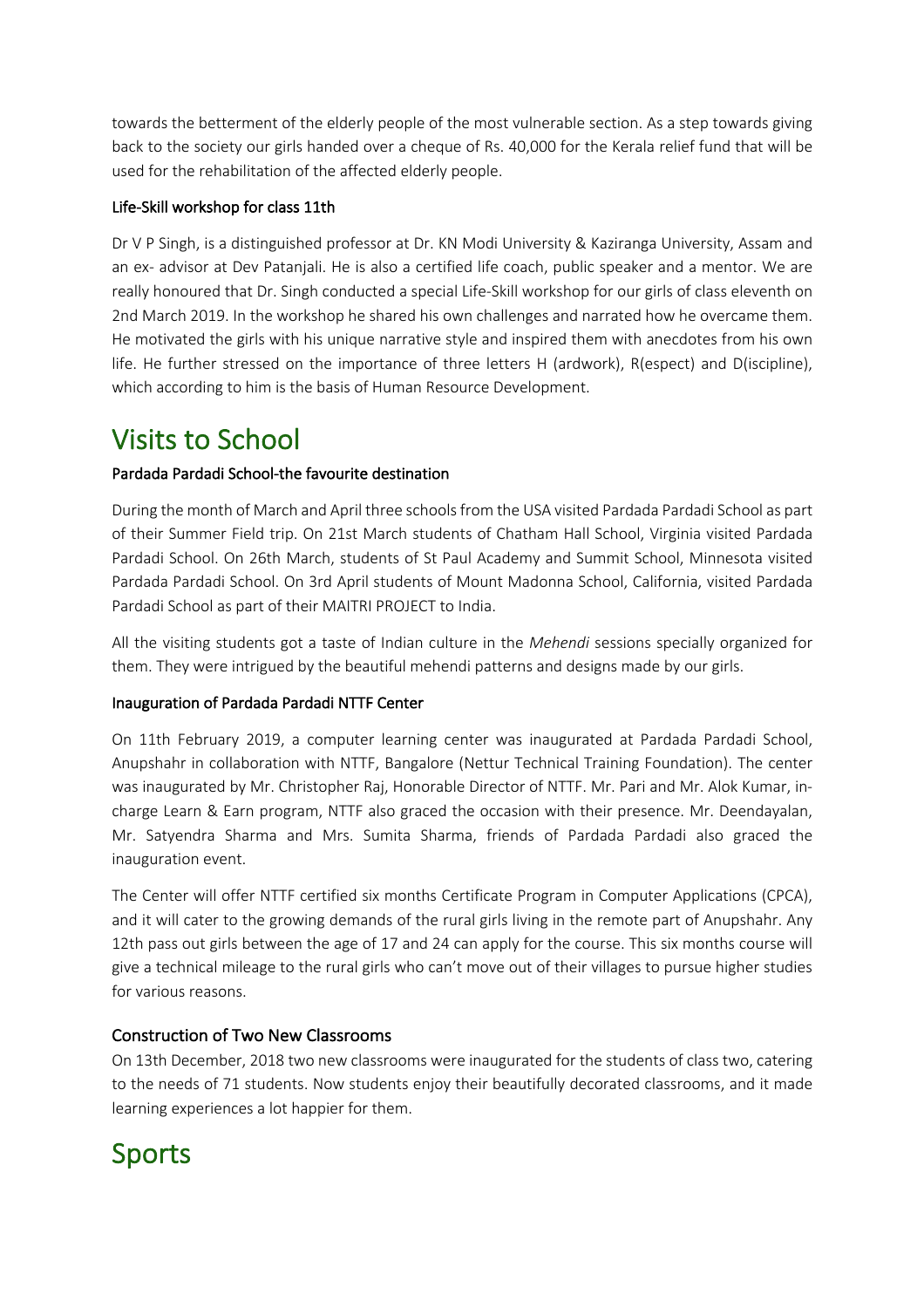#### Budding Sports Star

Our Pardada Pardadi girls have made us proud once again. This time they shine bright with their sporting talents. We are extremely proud that eight of our students have been selected for different State level Sports championships. Minakshi, class 10<sup>th</sup> A and Meena, class 8<sup>th</sup> B are selected for State level Athletic Competition. Gunjan, class 8<sup>th</sup> A and Kamroon, class 8<sup>th</sup> A are selected for state level Table Tennis competition. Priyanshi of 8<sup>th</sup> C is selected for state level Badminton competition. Sudha, class 9<sup>th</sup> A, Aarti class 8<sup>th</sup> C and Himani of class 8<sup>th</sup> C are selected for state level Kho Kho championship.

#### UP State Junior Basketball Championship

Beating Agra Mandal by 40-9 Meerut Mandal won UP State Junior Basketball tournament on 26th October. Four of our Pardada Pardadi girls Mamta, Deepika, Nandini and Bharti are part of the winning team and played crucial role in defeating Agra team. The four star players and their coach received warm welcome at the school. We are really proud of you girls.

#### Selection of Pardada Pardadi Girl to U14 Indian Women Basketball team

What an excellent way to start the New Year!!! One of our Pardada Pardadi girls Mamta, a student of class 8 is selected for U14 Indian Women Basketball team. Mamta and Deepika, another class 8 student participated in U14 National School Basketball league representing Uttar Pradesh and Mamta's excellent performance in the School Games sealed her spot for the National team.

#### Run For Her Marathon

On 3rd March Sunday, fifty Pardada Pardadi girls participated in *Run for Her,* a special marathon organized by Canadian High Commission celebrating Women's Day (March8). This year's theme for *Run for Her* was Women's Rights and health.

Beating many seasoned runners, Mamta, class VIII won third position in the 5 KM run and Sakshi, class VIII won second position in the 10 KM run. Congratulations girls, you have made us proud once again.

# Higher Education

#### Bangalore Alumni Meet

On 20th January Pardada Pardadi Educational Society organized a grand Alumni Meet in Bangalore. More than 60 Pardada Pardadi graduates working or studying in Bangalore, participated. Their presence made the event a mega success.

Our founder Sam Singh who couldn't attend the event sent his blessings to the alumni through a special video message. A small documentary on the life of Pardada Pardadi girl was shown in the event. After that, some of the girls shared their journeys at Pardada Pardadi and also shared how their Alma mater helped them in achieving their dreams and make them self-sufficient. The main objective of the Alumni Meet was to meet the girls to discuss their struggles and motivate them to lead their lives confidently.

#### Delhi/NCR Pardada Pardadi Alumni Meet.

On 17th March Pardada Pardadi Educational Society hosted its maiden Delhi/NCR Pardada Pardadi Alumni Meet. The event was graced by all the Pardada Pardadi graduates studying or working in Delhi/NCR. We also appreciate all the distinguished guests who attended and made the event successful and memorable.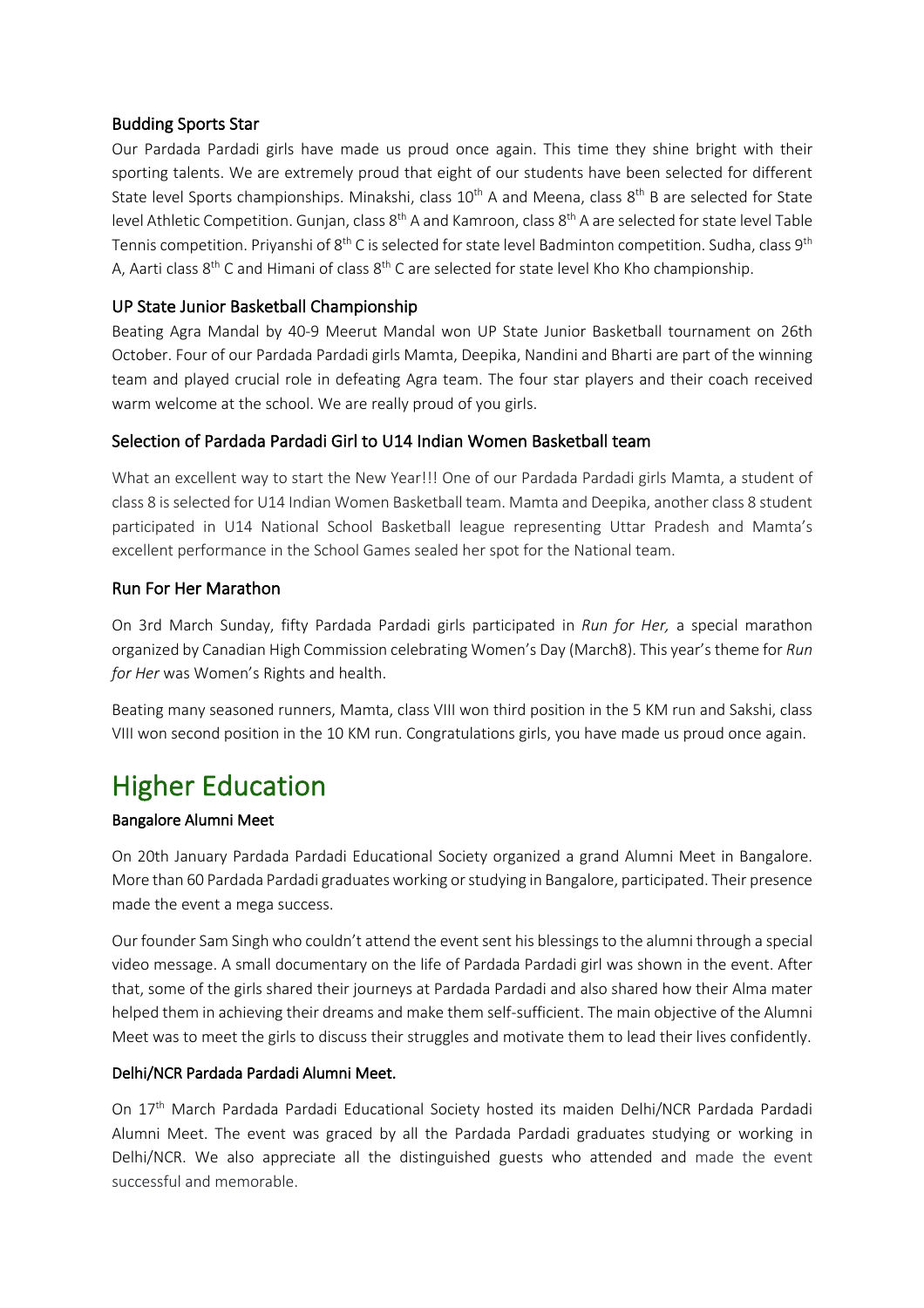Padma Bhushan Dr. Mrityunjay Athreya, Indian author and educationist and Dr. V.P. Singh a distinguished professor at Dr. KN Modi University & Kaziranga University, Assam and an ex- advisor at Dev Patanjali were the key speakers of the event. Dr. Mrityunjay Athreya spoke on 'The Dharma of the Alumni' and appealed the Alumni to keep in touch with the Institution, and keep discharging their responsibilities towards the development and sustainability of Pardada Pardadi School.

# Community Development<br>
Capacity Building Training

On 26th October a capacity building training session is organized in Tulsigarhi village by Pardada Pardadi Community Development team. Tulsigarhi is one of the most backward and poorest villages of the region. There are four Self Help Groups in the village, and there are 12 women in each group. The training session was attended by all the SHG members. Tulsigarhi is not only fighting against poverty, but here the womenfolk are also fighting against domestic violence. Majority of the male members of the village is alcoholic and domestic violence and apathy towards women is a burning problem in the village. Instead of appreciating the womenfolk for joining the SHG and creating financial resources, the husbands would accuse them of being disrespectful because they are working. Through the audio visual medium the community women were taught how to combat these situations at home and strengthen their financial situations.

#### Community Development/ Skill Development

In the month of February 2019, Panjab National Bank Rural Self Employment Training Institute (PNB RSETI), Bulandshahr organized a month long Stitching Training Program for self-help group members of Pardada Pardadi Educational Society. The skill development training was attended by 28 group members.

On 12th March, all the participants were felicitated with a Certificate for the successful completion of the training session. The felicitation ceremony was attended by representative from PNB RSETI who presented the certificates.

#### Second Phase of CHEI

On 2nd April 2019 the second phase of CHEI (Community Health & Education Initiative) is initiated in Chaturiya village. Just like the first phase, second phase will also cover twenty selected villages, and the community women and Self-Help Group members will be trained on two important health topics of Fever Care and Asthma. Pardada Pardadi social workers have conducted a baseline survey before implementing the project to learn the awareness level of the Self Help Group members on the selected topics. We have also proposed to conduct a post project survey once the project phased out to measure the awareness level of the trained women.

Dr. Brian Gee and his team of health volunteers including Dr. Kanan Maniar Gupta, specialist in Rheumatology, Mara Darian and Anneliese Petersen, medical students conducted an orientation session in village Chaturiya to implement the second phase of Community Health & Education Initiative.

# Health &Hygiene<br>Annual Immunization Camp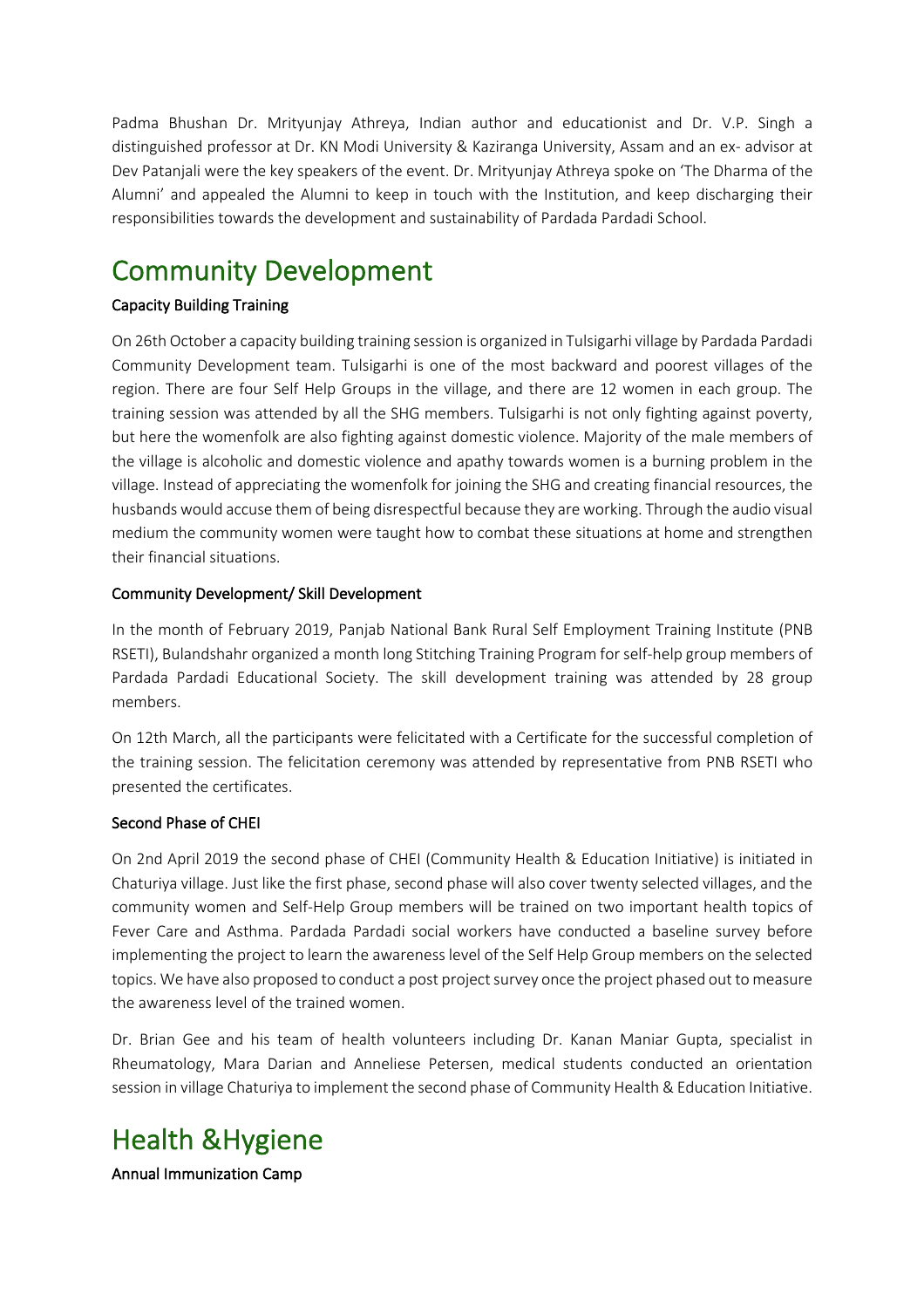In the month of March, 2019 Pardada Pardadi Educational Society organized its annual Immunization camp. In this camp all the 1400 girls from Primary to Senior Secondary section were vaccinated against Typhoid. From 27th to 29th March the immunization camp was led by Dr. Rajesh Dhir Senior Otolaryngologist of Government Multi Speciality Hospital, Chandigarh. The other doctors of the team were Dr. Monika Dhir and Dr. Rajesh of Government Multi Speciality Hospital, Chandigarh and Dr. Sudhir Sharma Visiting Consultant, Prana Health Centre. The team was assisted by health volunteers Gaurav and Himesh Prabhakar.

On 1st April another immunization camp was led by Dr. Brian Gee and his team of medical volunteers.

# Media Coverage

Leader Spotlight: Renuka Gupta | Leader Spotlight featured by WorldWideWomen on 13<sup>th</sup> November. Click the link to read more: https://bit.ly/2QftexI

"Pardada Pardadi Educational Society has worked selflessly towards the welfare of women and we appreciate their progressive efforts." Special NEWS feature by Dainik Jagran telecasted on their digital platform and their official FB page Betiyon Ki diary on 14 November. Click the link to watch:

https://goo.gl/cfeTXA

https://www.youtube.com/channel/UCJ-DzS65xhc1WiG9vGFzngw

### Human Resource

### Financial Training of PPES Staff

On 6th October, A Financial literacy training was facilitated by Dr. Akeel Urr Rehman Professor of Aligarh Muslim University. The training was conducted under the aegis of SEBI as part of their World Investor Week celebration. More than 50 Pardada Pardadi staff and teachers attended the workshop. This was the third such financial workshop conducted by SEBI for Pardada Pardadi Educational Society. The first two training sessions were conducted for SHG women.

### Exposure trip to British Council

On 27th October, eight English teachers of Pardada Pardadi Schools (Pardada Pardadi Inter College, Satya Bharti Anupshahr, Satya Bharti Bichola) and PPES Manager, Training and Development attended an exposure trip to British Council New Delhi. This trip was very generously sponsored by Pardada Pardadi friend Mary Anne Browne. During the trip our teachers visited the grand British Council Library and interacted with senior management of British Council.

### Team Building Exercise

"All work and no play makes jack a dull boy". Keeping this in mind, on 9th February, a 'Team Building Exercise' was organized at Pardada Pardadi Educational Society, Anupshahr campus.

This event covered host of games, different fun activities along with delicious food. From founder Sam Singh to CEO Renuka Gupta, from Department Heads to project coordinators, from Pardada Pardadi School bus drivers to our lovely cooks, the event was attended by all Pardada Pardadi staff. Mr. Lokender Singh, Board member Pardada Pardadi Educational Society facilitated the event.